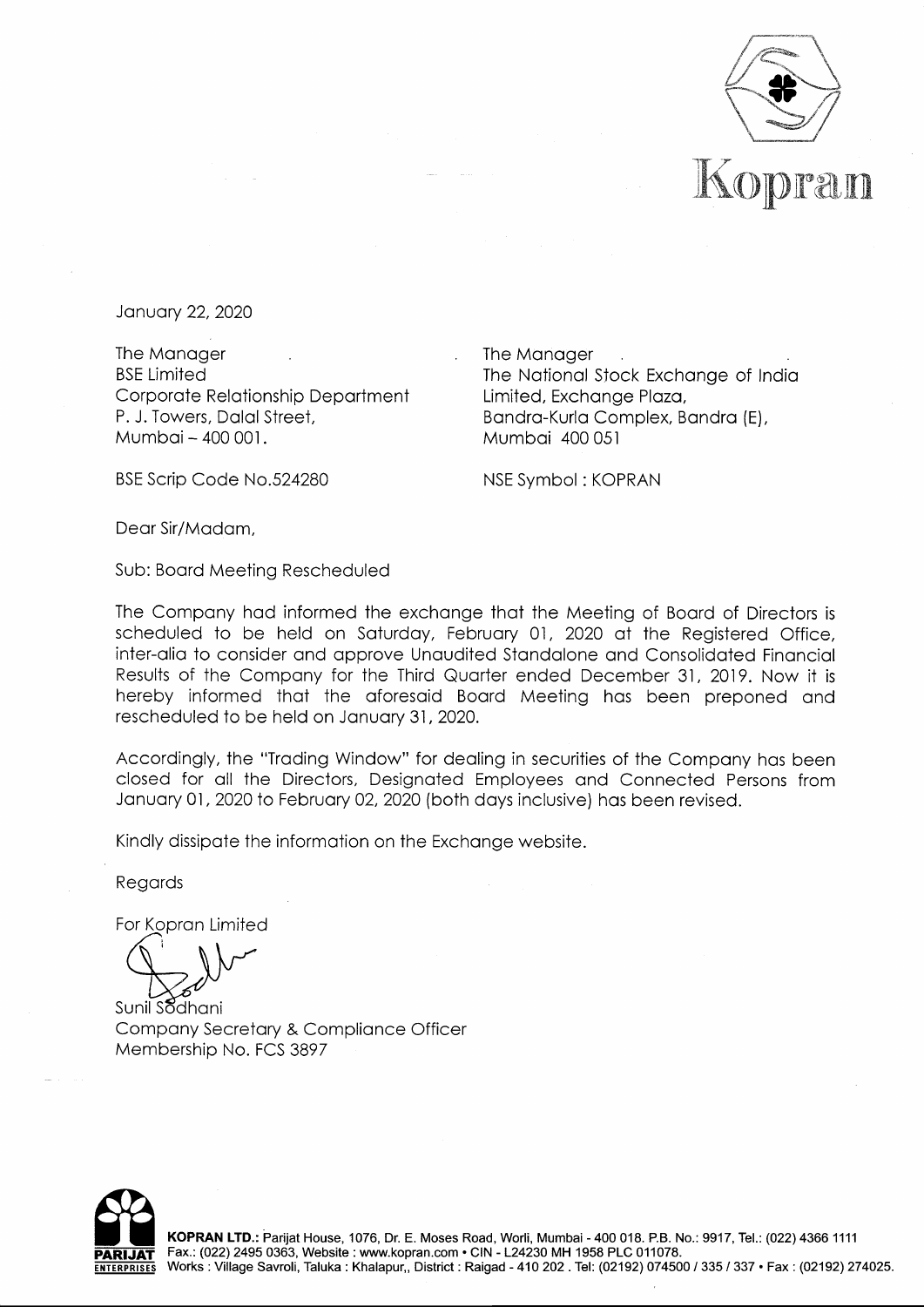

## **Kopran Limited**



Regd. Office: Parijat House, 1076, Dr. E. Moses Road, Worli, Mumbai - 400 018. CIN: L24230MH1958PLC011078 Website: www.kopran.com, Email ID: investors@kopran.com, Tel. No.: 022-43661111: Fax No.: 022-24950363

## **NOTICE**

Notice is hereby given pursuant to Regulation 29 read with Regulation 47 of SEBI (Listing Obligations and Disclosure Requirements) Regulations, 2015 that the meeting of the Board of Directors of Kopran Limited has been convened to be held at the Registered Office of the Company at Mumbai on Friday, 31<sup>st</sup> January, 2020 inter-alia to consider and approve Unaudited Standalone and Consolidated Financial Results for the Third Quarter ended 31" December, 2019.

After declaration of the Financial Results, the same shall be displayed on the Company's Website at www.kopran.com and also on the website of Stock Exchanges i.e. www.nseindia.com and www.bseindia.com

Place: Mumbai Date: 22<sup>nd</sup> January, 2020

For Kopran Limited Sunil Sodhani Company Secretary & Compliance Officer